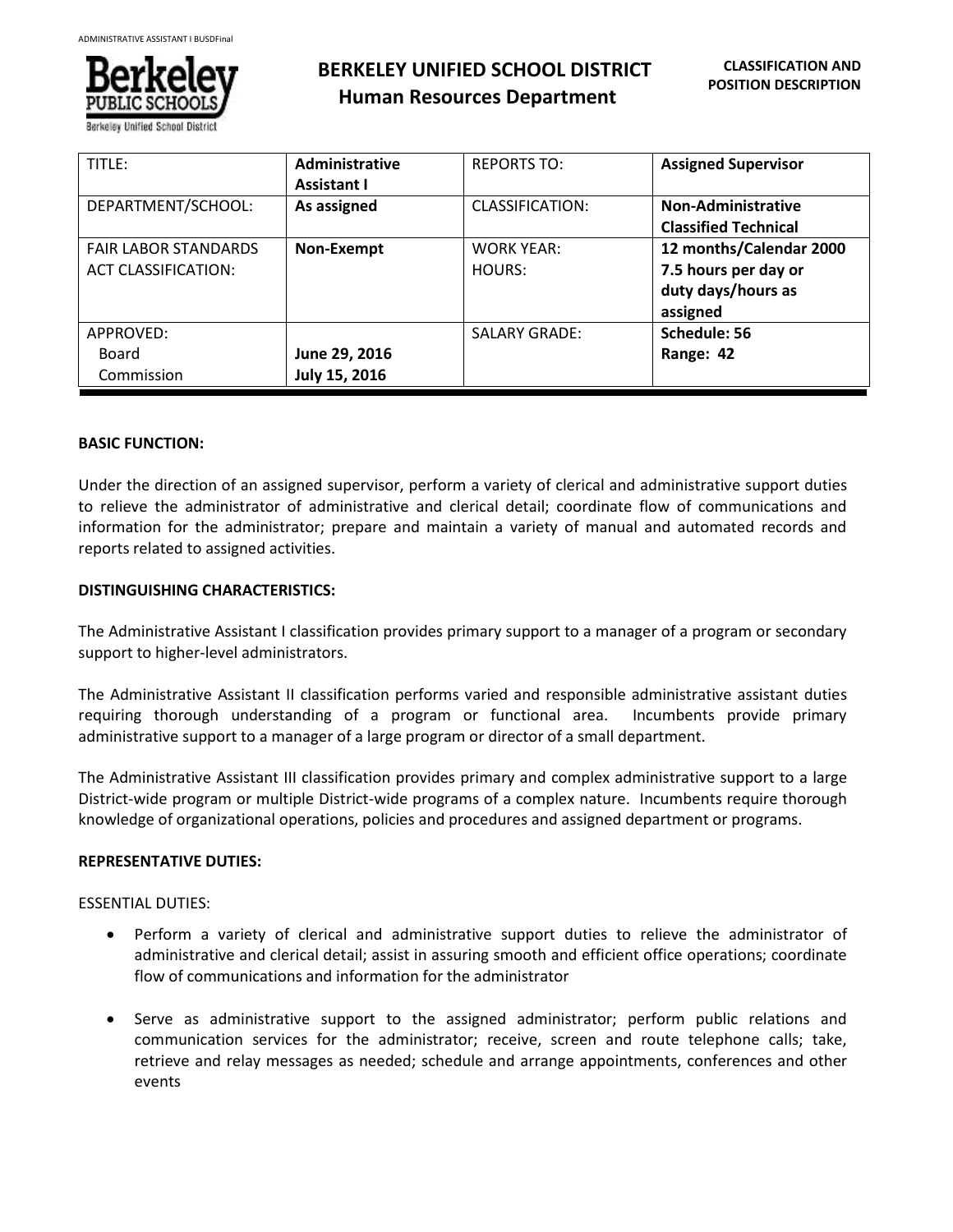- Receive visitors, including administrators, staff, parents and the public and provide information or direct to appropriate personnel; respond to inquiries and provide information and assistance related to office or program operations, activities, policies and procedures
- Compile information and prepare and maintain a variety of records, logs and reports related to programs, students, financial activity, budgets, attendance, staff and assigned duties; establish and maintain filing systems; review, revise, verify and proofread a variety of documents
- Input a variety of data into an assigned computer system; establish and maintain automated records and files; initiate queries and generate various computerized lists and reports as requested; assure accuracy of input and output data
- Compose, independently or from oral instructions, note or rough draft, a variety of materials such as inter-office communications, forms, letters, memoranda, bulletins, agenda items, labels, fliers, requisitions, handbooks, newsletters, brochures, certificates and other materials
- Research, compile and verify a variety of data and information; compute statistical information for various reports as necessary; process a variety of forms and applications related to assigned functions; duplicate and distribute materials as needed
- Coordinate, schedule and attend a variety of meetings; prepare and send out notices of meetings; compile and prepare agenda items and other required information for meetings, workshops and other events; set up supplies for meetings; take, transcribe and distribute minutes as directed
- Communicate with personnel and various outside agencies to exchange information and resolve issues or concerns
- Operate a variety of office equipment including a calculator, copier, fax machine, computer and assigned software
- Receive, sort and distribute mail; receive and respond to e-mails; prepare and distribute informational packets and bulk mailings as directed
- Monitor inventory levels of office and designated supplies as assigned by the position; order, receive and maintain appropriate levels of inventory as required; process purchase orders and invoices as assigned

OTHER DUTIES: Perform related duties as assigned

# **KNOWLEDGE AND ABILITIES:**

KNOWLEDGE OF:

Modern office practices, procedures and equipment Policies and objectives of assigned programs and activities General terminology, practices and procedures of assigned office Record-keeping and filing techniques Business letter and report writing, editing and proofreading Telephone techniques and etiquette Correct English usage, grammar, spelling, punctuation and vocabulary Principles and practices of data processing Interpersonal skills using tact, patience and professionalism Operation of a computer and assigned software Oral and written communication skills